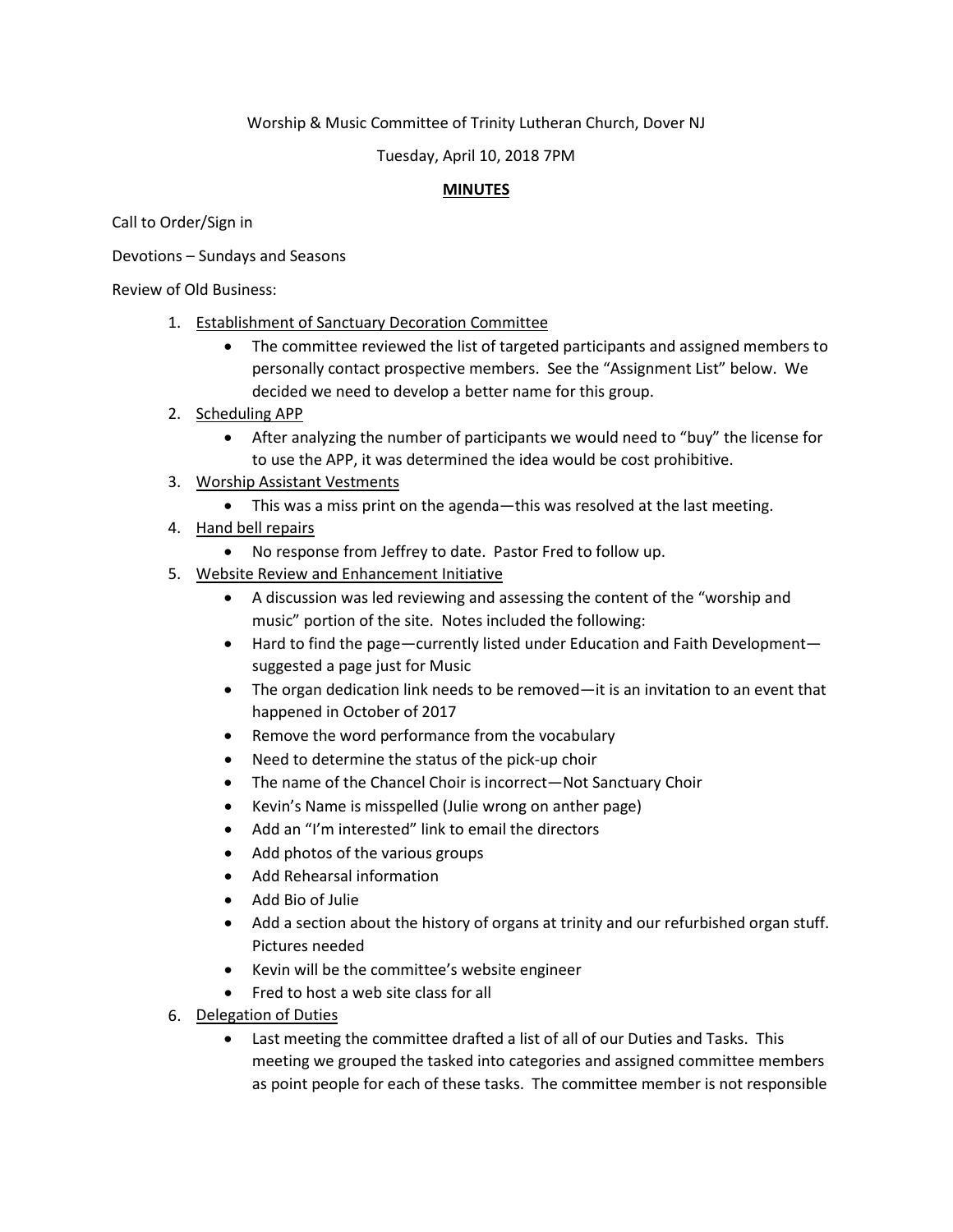for the task, rather reports to the committee on the status of these various areas. See the attached list.

- 7. Committee Membership recruitment
	- The committee reviewed the list of targeted participants and assigned members to personally contact prospective members. See the "Assignment List" below.
- 8. 2018 Master Plan
	- The initiative will be the focus of our next meeting. Pastor Fred and Kevin will work on a framework for Fall 2018 to present to the committee.
- 9. Hymn Selection Schedule
	- The schedule was created for June, July and August. See assignment list below
- 10. Summer Worship Schedule
	- Last month the committee informed the Council that we had initial discussions about moving to 1 Sunday Summer service. The council instructed the committee to move forward and make a formal recommendation and not to conduct a congregational survey. After much discussion the committee is recommending to council the following: Beginning on Sunday July 1, 2018 Sunday worship will be at 9:15AM. Two services will resume on Sunday, September 9, 2018. A mid-week Progressive Dinner Church" will be held on Wednesdays at 6:30PM at various area restaurants that have a "room" beginning on July  $11<sup>th</sup>$  and continue for 8 consecutive Wednesdays.
	- Committee members will research Dinner Church venues.
- 11. New Offertory & Liturgy Setting
	- The committee reviewed a number of submissions and decided on HYMN 686 as the offertory and Setting 1 which will begin following the Season of Easter of the church year.

## New Business

- 1. Time and Talent Sheets—Readers/Ushers/ Greeters
	- Historical record indicated that this is the season we have in the past distributed the survey to the congregation. We decided this would be tabled and referred to the stewardship committee.
- 2. Upcoming Special Sundays
	- Graduate Sunday: Scheduled for June 10th
	- Confirmation: Scheduled
	- Youth Gathering Godspeed Service: Scheduled for June 24<sup>th</sup>
	- Youth Gathering Welcome Home: Schedule for July 8th
- 3. Return of Summer Hymn of the Month?
	- June July and August will feature a hymn of the month. At the May meeting we will select the hymns.
- 4. Lay Leadership:
	- A discussion was had regarding including a greater role for lay leadership in worship. The Assisting Minister Role would follow the outline in the hymnal and lead the Kyrie (spoke or sung) Offertory Prayer, Creed, Prayers of Intersession and serve as communion assistant. Training would be required as a part of this new role and would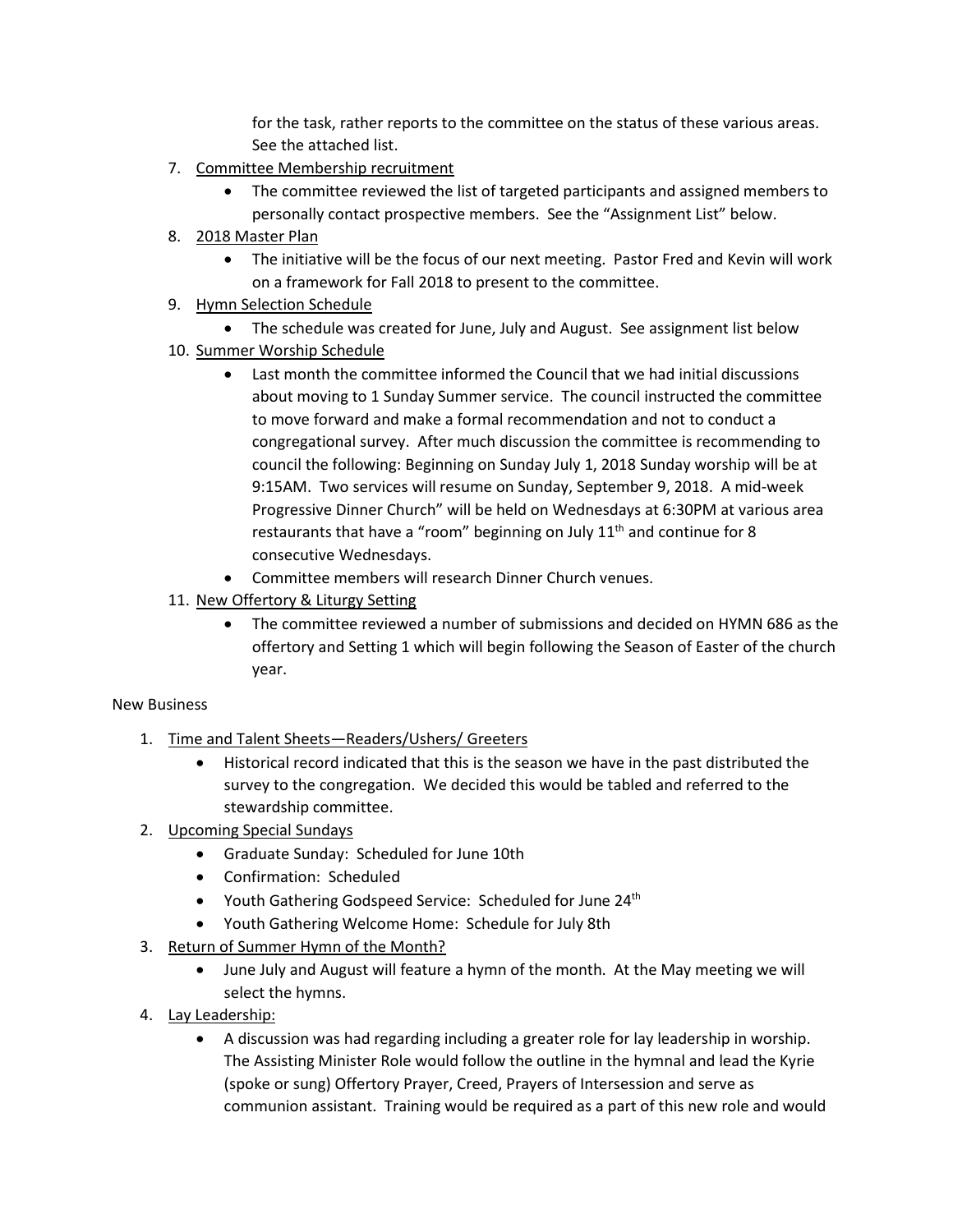begin in July 2018. This new program would abolish the Trinity practice of only Council Members being allowed to serve on the Altar. Pastor Fred will work to create a list of individuals that we'll encourage to attend the training.

- 5. Round Table Open Discussion
	- Jessie—Concerned with the amount of wine poured into her cup
	- Jessie Quiet time before worship
	- Julie 2 pianos tuned, organ tuned for Easter—in conversations with Perragallo regarding cipher and blower delay.
	- Holy Week Review Need to focus on "decorations" for next year. Not enough singing or preludes on Good Friday, Easter Vigil to return (40 yr. 1—20 at yr2). Good feedback regarding the Cross touching, feet washing, private absolution moment, need to plan and promote the cross walk, brass for Easter 2019

#### Sub-Committee Reports

| <b>Budget Vs Actual</b> |  |  |
|-------------------------|--|--|
|                         |  |  |
|                         |  |  |

#### Parking Lot

| <b>Worship Recording</b> | <b>Organ Recital Series</b> | <b>Grand Piano</b> |
|--------------------------|-----------------------------|--------------------|
|                          |                             |                    |

#### Closing Prayer

# Next Meeting Date: **TUESDAY MAY 15, 2018**